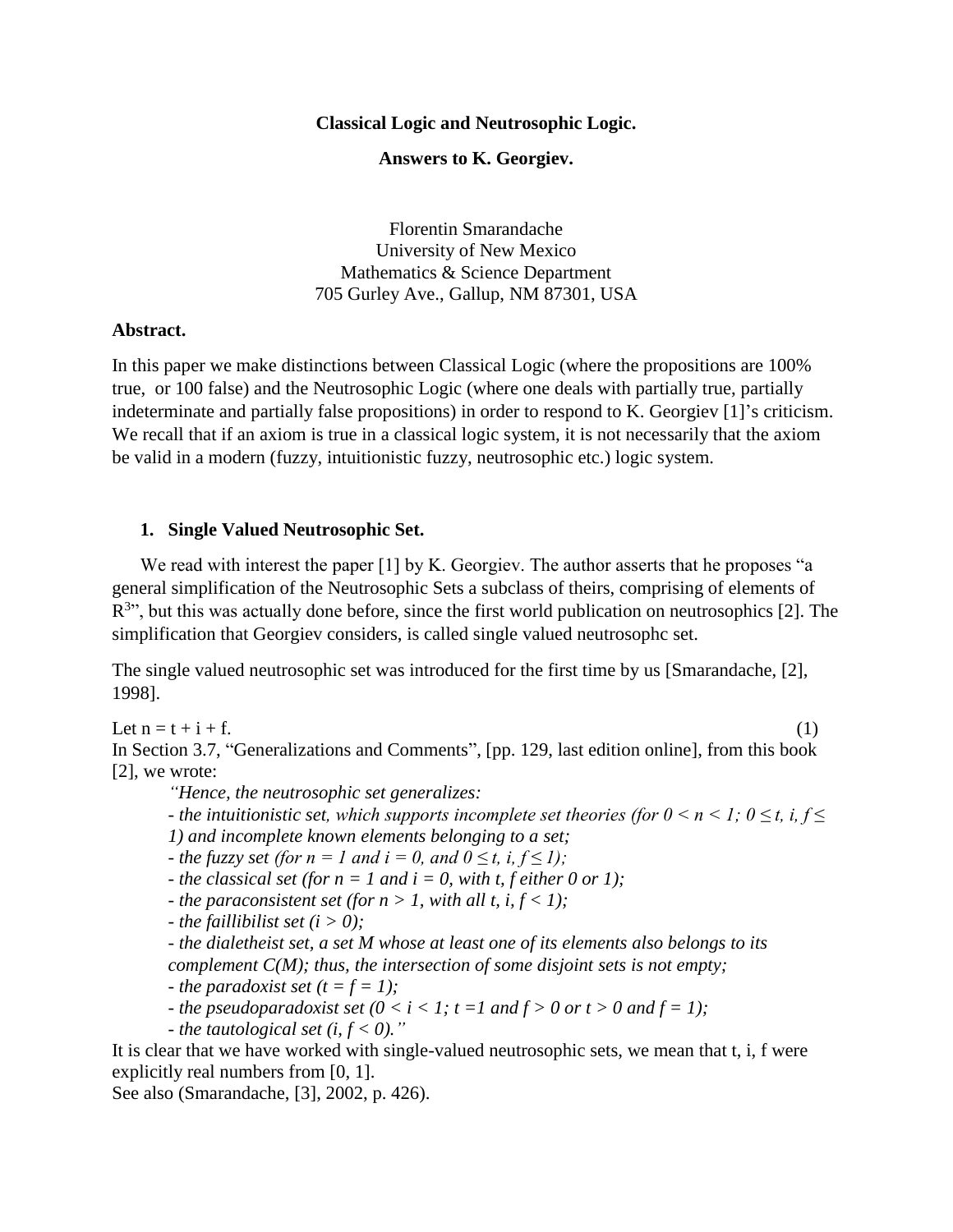More generally, we have considered that: t varies in the set T, i varies in the set I, and f varies in the set F, but in the same way taking crisp numbers  $n = t + i + f$ , where all t, i, f are single (crisp) real numbers in the interval [0, 1]. See [2] pp. 123-124, and [4] pp. 418-419.

Similarly in *The Free Online Dictionary of Computing [FOLDOC]*, 1998, updated in 1999, edited by Denis Howe [3].

Unfortunately, Dr. Georgiev in 2005 took into consideration only the neutrosophic publication [6] from year 2003, and he was not aware of previous publications [2, 3, 4] on the neutrosophics from the years 1998 - 2002.

The misunderstanding was propagated to other authors on neutrosophic set and logic, which have considered that Haibin Wang, Florentin Smarandache, Yanqing Zhang, Rajshekhar Sunderraman (2010, [5]) have defined the single valued neutrosophic set.

# **2. Standard and Non-Standard Real Subsets.**

Section 3 of paper [1] by Georgiev is called "Reducing Neutrosophic Sets to Subsets of  $R^{3}$ ". But this was done already since 1998. In our Section 0.2, [2], p. 12, we wrote:

# *"Let T, I, F be standard or non-standard real subsets…".*

"Standard real subsets", which we talked about above, mean just the classical real subsets.

We have taken into consideration the non-standard analysis in our attempt to be able to describe the absolute truth as well [i.e. truth in all possible worlds, according to Leibniz's denomination, whose neutrosophic value is equal to  $I^+$ ], and relative truth [i.e. truth in at least one world, whose truth value is equal to *1*]. Similarly for absolute indeterminacy and absolute falsehood.

We tried to get a definition as general as possible for the neutrosophic logic (and neutrosophic set respectively), including the propositions from a philosophical point of [absolute or relative] view.

Of course, in technical and scientific applications we do not consider non-standard things, we take the classical unit interval [0, 1] only, while T, I, F are classical real subsets of it.

In Section 0.2, Definition of Neutrosophic Components [2], 1998, p. 12, we wrote:

*"The sets T, I, F are not necessarily intervals, but may be any real sub-unitary subsets: discrete or continuous; single-element, finite, or (countable or uncountable) infinite; union or intersection of various subsets; etc.*

*They may also overlap. The real subsets could represent the relative errors in determining t, i, f (in the case when the subsets T, I, F are reduced to points)."*

So, we have mentioned many possible real values for T, I, F. Such as: each of T, I, F can be "single-element" {as Georgiev proposes in paper [1]}, "interval" {developed later in [7], 2005, and called interval-neutrosophic set and interval-neutrosophic logic respectively}, "discrete" [called hesitant neutrosophic set and hesitant neutrosophic logic respectively] etc.

# **3. Degrees of Membership > 1 or < 0 of the Elements.**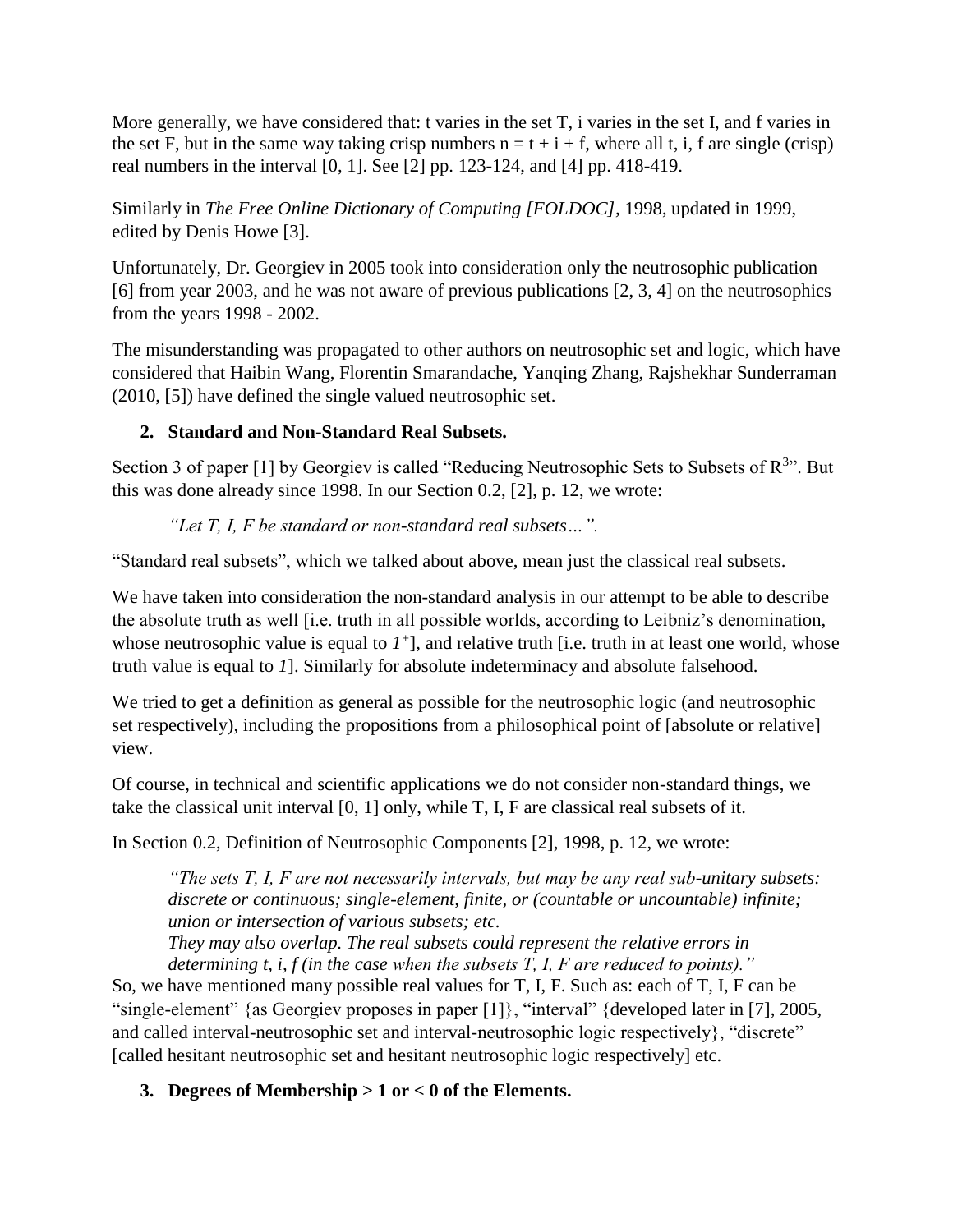In Section 4 of paper [1], Georgiev says that: "Smarandache has adopted Leibniz's 'worlds' in his work, but it seems to be more like a game of words."

As we have explained above, "Leibniz's worlds" are not simply a game of words, but they help making a distinction in philosophy between absolute and relative truth / indeterminacy / falsehood respectively. {In technics and science yes they are not needed.}

Besides absolute and relative, the non-standard values or hyper monads  $(0 \text{ and } 1^+)$  have permitted us to introduce, study and show applications of the neutrosophic overset (when there are elements into a set whose real (standard) degree of membership is  $> 1$ ), neutrosophic underset (when there are elements into a set whose real degree of membership is  $<$  0), and neutrosophic offset (when there are both elements whose real degree of membership is > 1 and other elements whose real degree of membership is  $<$  0). Check the references [8-11].

## **4. Neutrosophic Logic Negations.**

In Section 4 of the same paper [1], Georgiev asserts that

"according to the neutrosophic operations we have

$$
\neg\neg A = A \tag{2}
$$

and since

$$
\neg\neg A \neq A \tag{3}
$$

is just the assumption that has brought intuitionism to life, the neutrosophic logic could not be a generalization of any Intuitionistic logic."

First of all, Georgiev's above assertation is partially true, partially false, and partially indeterminate (as in the neutrosophic logic).

In neutrosophic logic, there is a class of neutrosophic negation operators, not only one. For some neutrosophic negations the equality (2) holds, for others it is invalid, or indeterminate.

Let  $A(t, i, f)$  be a neutrosophic proposition A whose neutrosophic truth value is  $(t, i, f)$ , where  $t, i$ , *f* are single real numbers of *[0, 1]*. We consider the easiest case.

a) For examples, if the neutrosophic truth value of  $-A$ , the negation of A, is defined as:

$$
(1-t, 1-i, 1-f) \text{ or } (f, i, t) \text{ or } (f, 1-i, t) \tag{4}
$$

then the equality (2) is valid.

b) Other examples, if the neutrosophic truth value of  $-A$ , the negation of A, is defined as:  $(f, (t+i+f)/3, t)$  *or*  $(1-t, (t+i+f)/3, 1-f)$  (5)

then the equality (2) is invalid, as in intuitionistic fuzzy logic, and as a consequence the inequality (3) holds.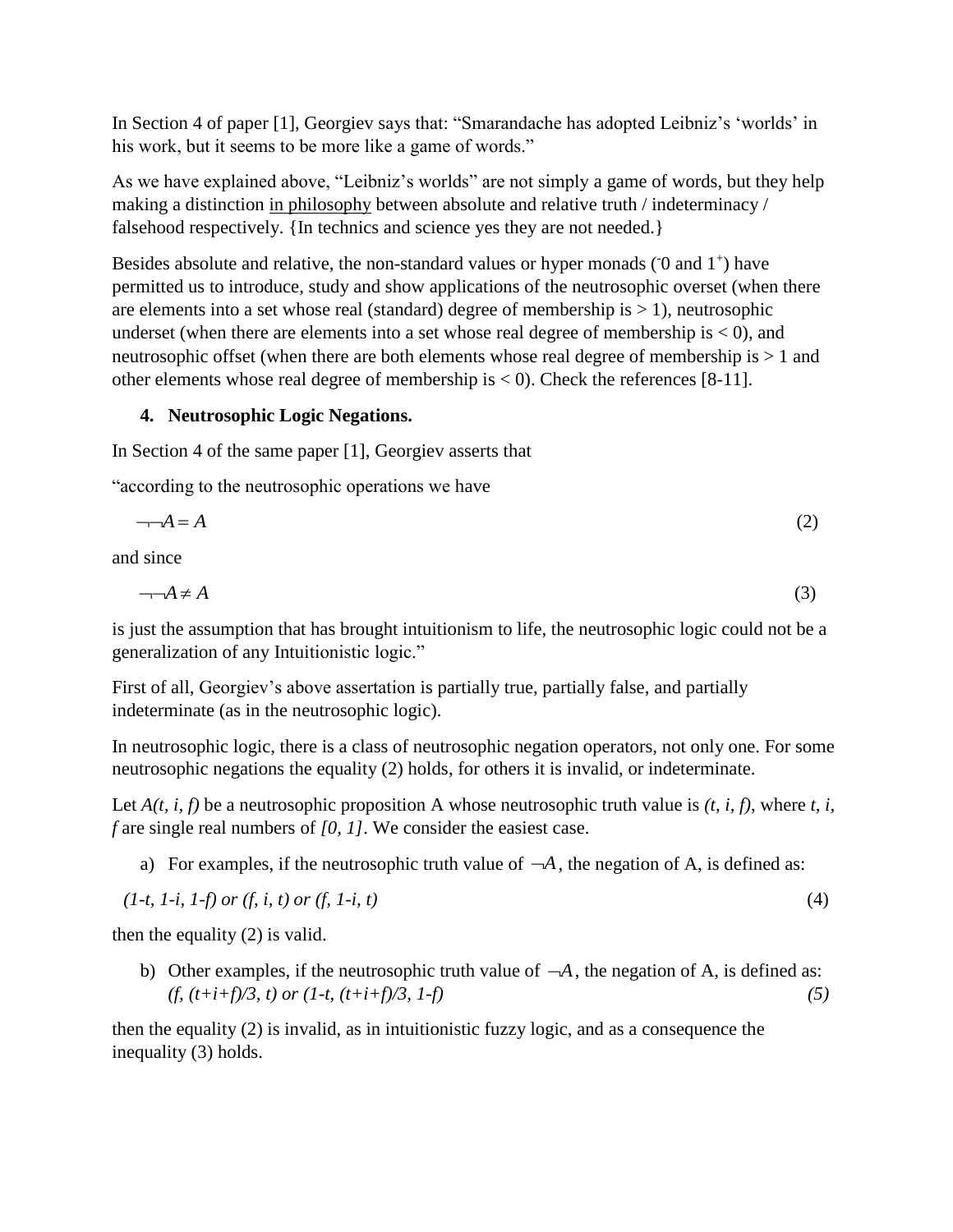c) For the future new to be designed/invented neutrosophic negations (needed/adjusted for new applications) we do not know {so (2) has also a percentage of indeterminacy.

## **5. Degree of Dependence and Independence between (Sub)Components.**

In Section 4 of [1], Georgiev also asserts that "The neutrosophic logic is not capable of maintaining modal operators, since there is no normalization rule for the components T, I, F". This is also partially true, and partially false.

In our paper [12] about the dependence / independence between components, we wrote that:

"For single valued neutrosophic logic, the sum of the components  $t+i+f$  is:  $0 \leq t + i + f \leq 3$  when all three components are 100% independent;  $0 \leq t + i + f \leq 2$  when two components are 100% dependent, while the third one is 100% independent from them;

 $0 \leq t + i + f \leq 1$  when all three components are 100% dependent.

When three or two of the components t, i, f are 100% independent, one leaves room for incomplete information (therefore the sum  $t+i + f < 1$ ), paraconsistent and contradictory information (t+i+f > 1), or complete information (t+i+f = 1).

If all three components t, i, f are 100% dependent, then similarly one leaves room for incomplete information ( $t+i+f < 1$ ), or complete information ( $t+i+f = 1$ )."

Therefore, for complete information the normalization to 1, 2, 3 or so respectively {see our paper [12] for the case when one has degrees of dependence between components or between subcomponents (for refined neutrosophic set respectively) which are different from 100% or 0%} is done.

But, for incomplete information and paraconsistent information, in general, the normalization is not done.

Neutrosophic logic is capable of maintaining modal operators. The connection between Neutrosophic Logic and Modal Logic will be shown in a separate paper, since it is much longer, called Neutrosophic Modal Logic (under press).

### **6) Definition of Neutrosophic Logic.**

In Section 5, paper [1], it is said: "Apparently there isn't a clear definition of truth value of the neutrosophic formulas." The author is right that "apparently", but in reality the definition of neutrosophic logic is very simple and common sense:

In neutrosophic logic a proposition P has a degree of truth (T); a degree of indeterminacy (I) that means neither true nor false, or both true and false, or unknown, indeterminate; and a degree of falsehood (F); where T, I, F are subsets (either real numbers, or intervals, or any subsets) of the interval [0, 1].

What is unclear herein?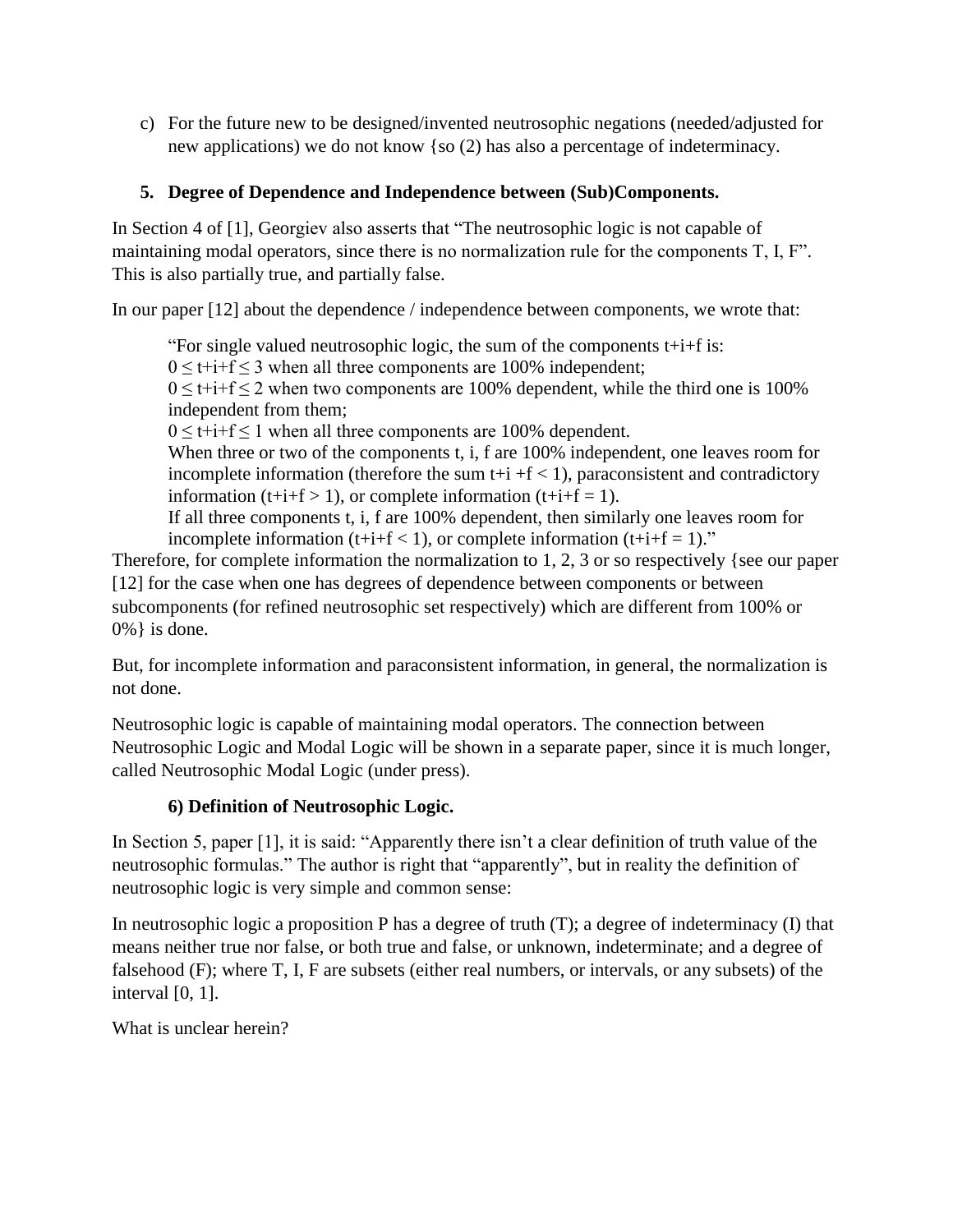In a soccer game, as an easy example, between two teams, Bulgaria and Romania, there is a degree of truth about Bulgaria winning, degree of indeterminacy (or neutrality) of tie game, and degree of falsehood about Bulgaria being defeated.

### **7) Neutrosophic Logical Systems.**

a) Next sentence of Georgiev is "in every meaningful logical system if A and B are sets (formulas) such that  $A \subseteq B$  then  $B \cap A$ , i.e. when B is true then A is true." (6)

In other words, when  $B \to A$  (B implies A), and B is true, then A is true.

This is true for the Boolean logic where one deals with 100% truths, but in modern logics we work with partial truths.

If an axiom is true in the classical logic, it does not mean that that axiom has to be true in the modern logical system. Such counter-example has been provided by Georgiev himself, who pointed out that the law of double negation {equation (2)}, which is valid in the classical logic, is not valid any longer in intuitionistic fuzzy logic.

A similar response we have with respect to his above statement on the logical system axiom (6): it is partially true, partially false, and partially indeterminate. All depend on the types of chosen neutrosophic implication operators.

In neutrosophic logic, let's consider the neutrosophic propositions  $A(t_A, i_A, f_A)$  and  $B(t_B, i_B, f_B)$ ,

and the neutrosophic implication:

$$
B(t_B, i_B, f_B) \rightarrow A(t_A, i_A, f_A), \tag{7}
$$

that has the neutrosophic truth value

$$
(B \rightarrow A)(t_{B \rightarrow A}, \, i_{B \rightarrow A}, f_{B \rightarrow A}). \tag{8}
$$

Again, we have a class of many neutrosophic implication operators, not only one; see our publication [13], 2015, pp. 79-81.

Let's consider one such neutrosophic implication for single valued neutrosophic logic:

$$
(B \rightarrow A)(t_{B \rightarrow A}, i_{B \rightarrow A}, f_{B \rightarrow A}) \text{ is equivalent to } B(t_B, i_B, f_B) \rightarrow A(t_A, i_A, f_A)
$$
\n
$$
\text{which is equivalent to } \neg B(f_B, 1 - i_B, t_B) \lor A(t_A, i_A, f_A)
$$
\n
$$
\text{which is equivalent to } (\neg B \lor A)(\text{max}\{f_B, t_A\}, \text{min}\{1 - i_B, i_A\}, \text{min}\{t_B, f_A\}). \tag{9}
$$

Or:

$$
(t_{B \to A}, i_{B \to A}, f_{B \to A}) = (max\{f_B, t_A\}, min\{1 - i_B, i_A\}, min\{t_B, f_A\}).
$$
\n(10)

Now, a question arises: what does " $(B \rightarrow)$  A is true" mean in fuzzy logic, intuitionistic fuzzy logic, and respectively in neutrosophic logic?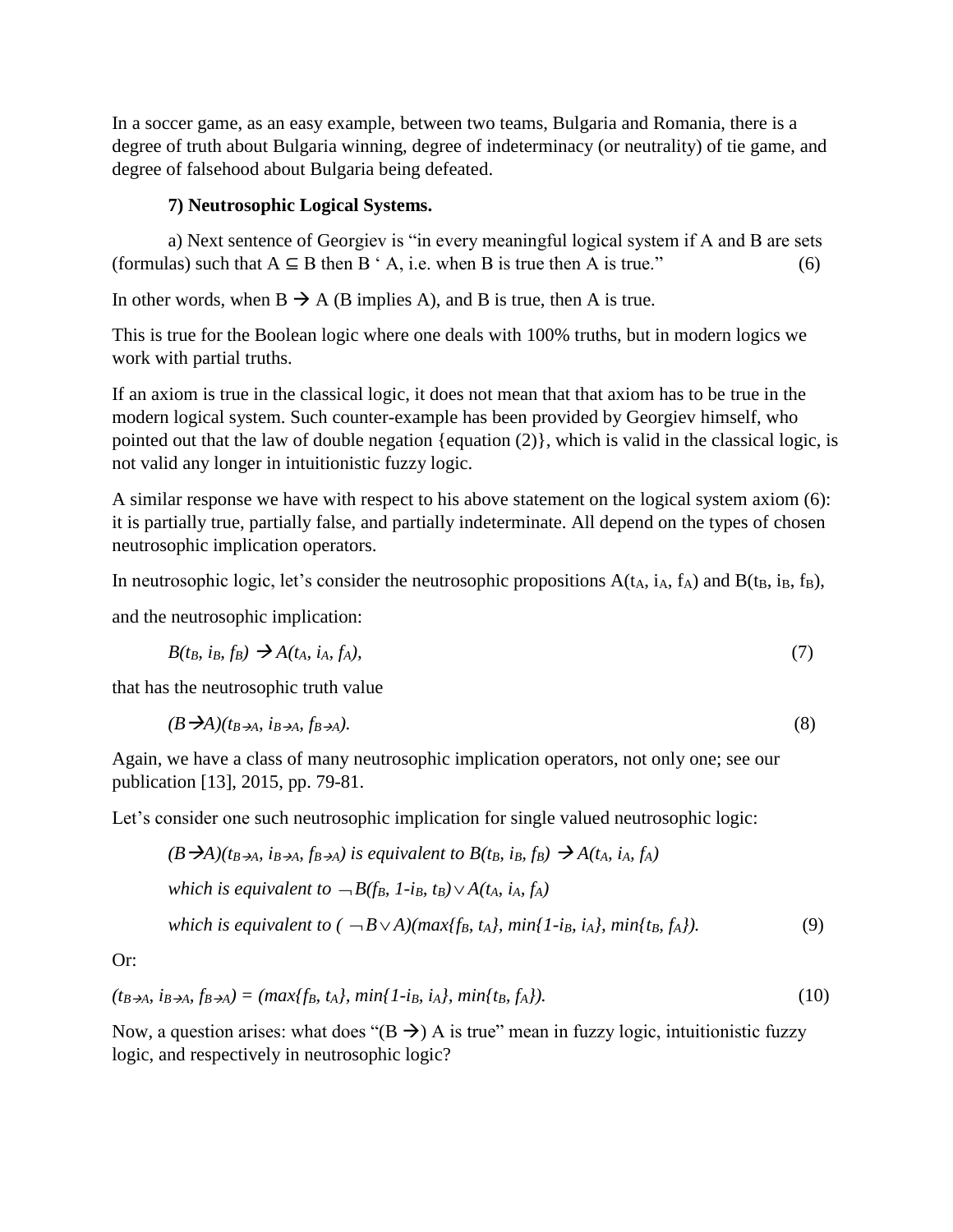Similarly for the "B is true", what does it mean in these modern logics? Since in these logics we have infinitely many truth values t(B)  $\in$  (0, 1); {we made abstraction of the truth values 0 and 1, which represent the classical logic }.

b) Theorem 1, by Georgiev, "Either A  $H$  k(A) [i.e. A is true if and only if k(A) is true] or the neutrosophic logic is contradictory."

We prove that his theorem is a nonsense.

First at all, the author forgets that when he talks about neutrosophic logic he is referring to a modern logic, not to the classical (Boolean) logic. The logical propositions in neutrosophic logic are partially true, in the form of  $(t, i, f)$ , not totally 100% true or  $(1, 0, 0)$ . Similarly for the implications and equivalences, they are not classical (i.e. 100% true), but partially true {i.e. their neutrosophic truth values are in the form of  $(t, i, f)$  too}.

The author starts using the previous classical logical system axiom (6), i.e.

"since  $k(A) \subseteq A$  we have  $A' k(A)$ " meaning that

 $A \rightarrow k(A)$  and when A is true, then  $k(A)$  is true.

- Next Georgiev's sentence: "Let assume k(A) be true and assume that A is not true".

The same comments as above:

What does it mean in fuzzy logic, intuitionistic fuzzy logic, and neutrosophic logic that a proposition is true? Since in these modern logics we have infinitely many values for the truth value of a given proposition. Does, for example,  $t(k(A)) = 0.8$  {i.e. the truth value of  $k(A)$  is equal to  $0.8$ }, mean that  $k(A)$  is true?

If one takes  $t(k(A)) = 1$ , then one falls in the classical logic.

Similarly, what does it mean that proposition A is not true? Does it mean that its truth value

 $t(A) = 0.1$  or in general  $t(A) < 1$ ? Since, if one takes  $t(A) = 0$ , then again we fall into the classical logic.

The author confuses the classical logic with modern logics.

- In his "proof" he states that "since the Neutrosophic logic is not an intuitionistic one,  $\neg A$ should be true leading to the conclusion that  $k(\neg A) = \neg k(A)$  is true".

For the author an "intuitionistic logic" means a logic that invalidates the double negation law {equation (3)}. But we have proved before in Section 4, of this paper, that depending on the type of neutrosophic negation operator used, one has cases when neutrosophic logic invalidates the double negation law [hence it is "intuitionistic" in his words], cases when the neutrosophic logic does not invalidate the double negation law {formula (2)}, and indeterminate cases {depending on the new possible neutrosophic negation operators to be design in the future}.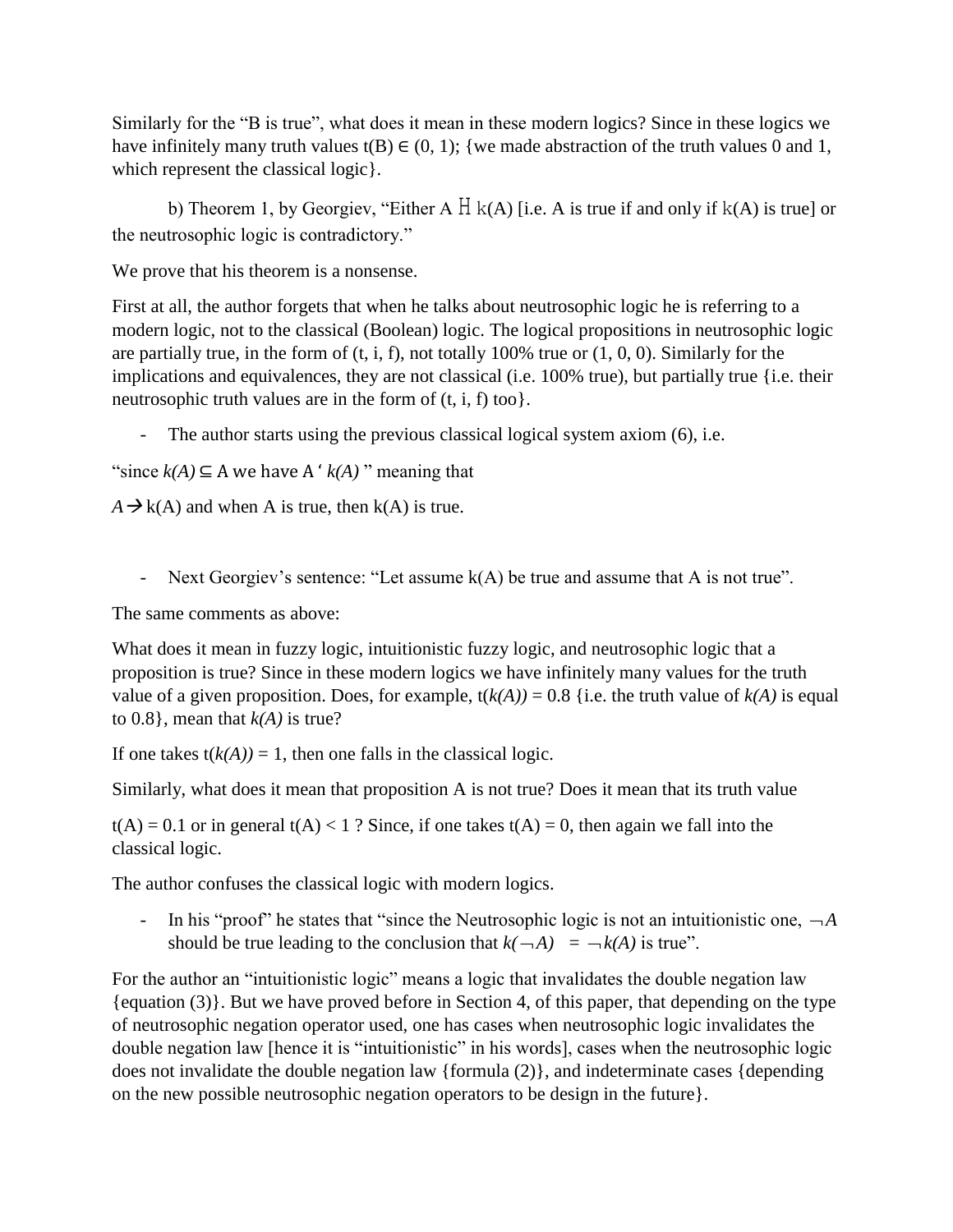- The author continues with "We found that  $k(A) \wedge \neg k(A)$  is true which means that the simplified neutrosophic logic is contradictory."

Georgiev messes up the classical logic with modern logic. In classical logic, indeed

 $k(A) \wedge \neg k(A)$  is false, being a contradiction.

But we are surprised that Georgiev does not know that in modern logic we may have

 $k(A) \wedge \neg k(A)$  that is not contradictory, but partially true and partially false.

For example, in fuzzy logic, let's say that the truth value (t) of  $k(A)$  is

 $t(k(A)) = 0.4$ , then the truth value of its negation,  $-k(A)$ , is  $t(-k(A)) = 1 - 0.4 = 0.6$ .

Now, we apply the t-norm "min" in order to do the fuzzy conjunction, and we obtain:

 $t(k(A) \wedge \neg k(A)) = \min\{0.4, 0.6\} = 0.4 \neq 0.$ 

Hence,  $k(A) \wedge \neg k(A)$  is not a contradiction, since its truth value is 0.4, not 0.

Similarly in intuitionistic fuzzy logic.

The same in neutrosophic logic, for example:

Let the neutrosophic truth value of  $k(A)$  be (0.5, 0.4, 0.2), that we denote as:

 $k(A)(0.5, 0.4, 0.2)$ , then its negation  $-k(A)$  will have the neutrosophic truth value:

 $-k(A)(0.2, 1-0.4, 0.5) = -k(A)(0.2, 0.6, 0.5).$ 

Let's do now the neutrosophic conjunction:

 $k(A)(0.5, 0.4, 0.2) \wedge \neg k(A)(0.2, 0.6, 0.5) = (k(A) \wedge \neg k(A)) (\min\{0.5, 0.2\}, \max\{0.4, 0.6\},$  $max{0.2, 0.5}) = (k(A) \land \neg k(A))(0.2, 0.6, 0.5).$ 

In the same way,  $k(A) \wedge \neg k(A)$  is not a contradiction in neutrosophic logic, since its neutrosophic truth value is  $(0.2, 0.6, 0.5)$ , which is different from  $(0, 0, 1)$  or from  $(0, 1, 1)$ .

Therefore, Georgiev's "proof" that the simplified neutrosophic logic  $\mathfrak{[} = \text{single valued}$ neutrosophic logic] is a contradiction has been disproved!

His following sentence, "But since the simplified neutrosophic logic is only a subclass of the neutrosophic logic, then the neutrosophic logic is a contradiction" is false. Simplified neutrosophic logic is indeed a subclass of the neutrosophic logic, but he did not prove that the socalled simplified neutrosophic logic is contradictory (we have showed above that his "proof" was wrong).

## **8. Conclusion.**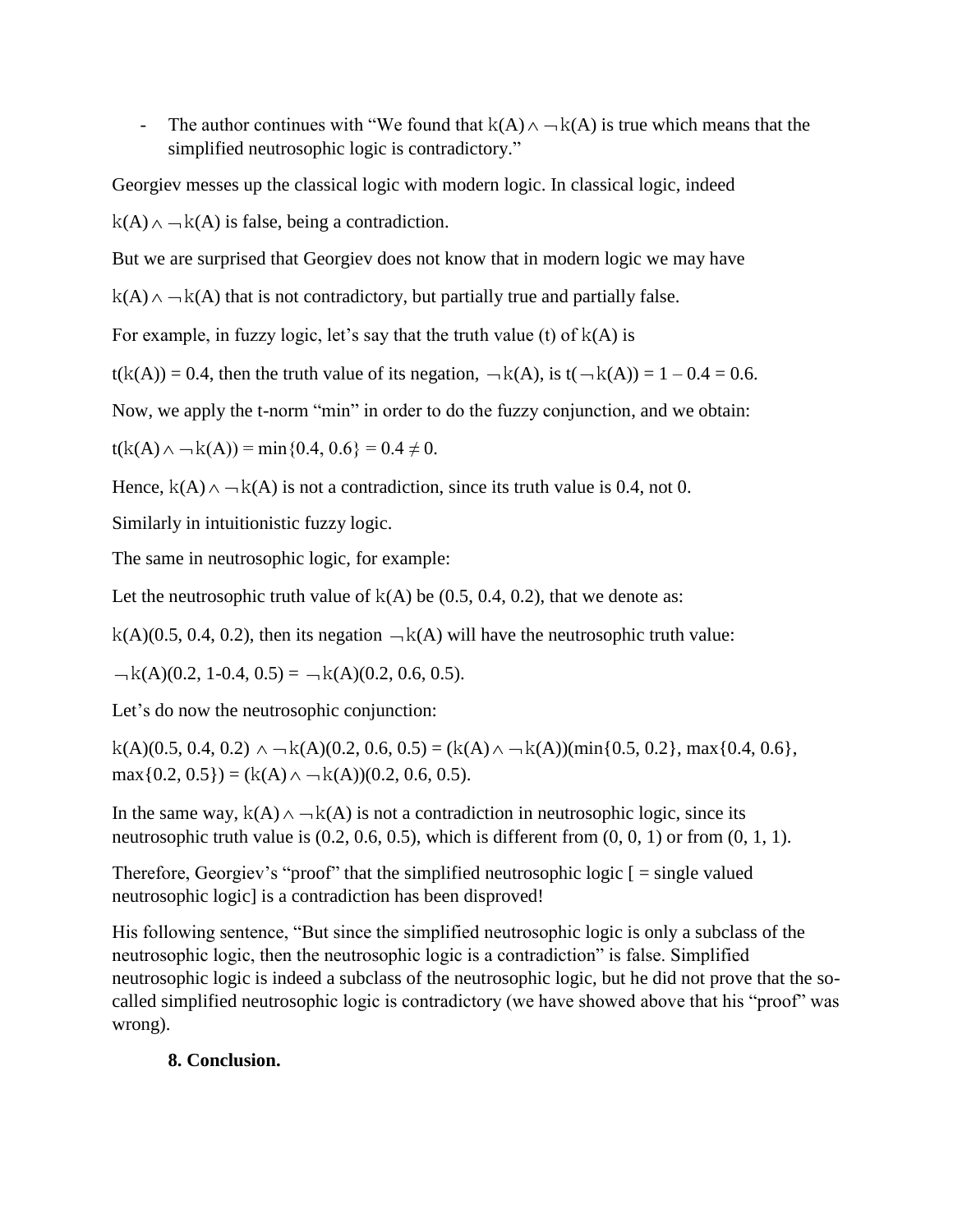We have showed in this paper that Georgiev's critics on the neutrosophic logic are not founded. We made distinctions between the Boolean logic systems and the neutrosophic logic systems.

Neutrosophic logic is developing as a separate entity with its specific neutrosophic logical systems, neutrosophic proof theory and their applications.

### **References**

[1] K. Georgiev, *A simplification of the Neutrosophic Sets. Neutrosophic Logic and Intuitionistic Fuzzy Sets*, Ninth Int. Conf. on IFSs, Sofia, 7-8 May 2005. NIFS Vol. 11, 2, 28-31, 2005.

[2] Florentin Smarandache, *Neutrosophy. Neutrosophic Probability, Set, and Logic*, ProQuest Information & Learning, Ann Arbor, Michigan, USA, 105 p., 1998; <http://fs.gallup.unm.edu/eBook-neutrosophics6.pdf> (last edition); reviewed in Zentralblatt für Mathematik (Berlin, Germany):<https://zbmath.org/?q=an:01273000>

[3] Denis Howe, *The Free Online Dictionary of Computing [FOLDOC], England, [http://foldoc.org/,](http://foldoc.org/) 1998;* [http://foldoc.org/neutrosophic,](http://foldoc.org/neutrosophic)<http://foldoc.org/neutrosophic%20logic> <http://foldoc.org/neutrosophic%20set>

[4] F. Smarandache, *A Unifying Field in Logics: Neutrosophic Logic*, Multiple Valued Logic / An International Journal, Taylor & Francis, USA, ISSN 1023-6627, Vol. 8, No. 3, pp. 385-438, 2002. The whole issue of this journal is dedicated to Neutrosophy and Neutrosophic Logic.

[5] Haibin Wang, Florentin Smarandache, Yanqing Zhang, Rajshekhar Sunderraman, *Single Valued Neutrosophic Sets*, Review of the Air Force Academy / The Scientific Informative Review, No. 1 (16), 10-14, 2010.

[6] F. Smarandache, *Definition of Neutrosophic Logic – A generalization of Intuitionistic Fuzzy Logic*, Proc. of the Third Conf. of the European Society for Fuzzy Logic and Technology (EUSFLAT 2003), Zittau, 141-146, 10-12 September 2003;

<http://fs.gallup.unm.edu/IFS-generalized.pdf> (updated version)

[7] H. Wang, F. Smarandache, Y.-Q. Zhang, R. Sunderraman, *Interval Neutrosophic Sets and Logic: Theory and Applications in Computing*, Hexis, 87 p., 2005; <http://arxiv.org/pdf/cs/0505014.pdf>

[8] Florentin Smarandache*, Neutrosophic Overset, Neutrosophic Underset, and Neutrosophic Offset. Similarly for Neutrosophic Over-/Under-/Off- Logic, Probability, and Statistics*, 168 p., Pons Editions, Bruxelles, Belgique, 2016;<https://hal.archives-ouvertes.fr/hal-01340830> ; <https://arxiv.org/ftp/arxiv/papers/1607/1607.00234.pdf>

[9] Florentin Smarandache, *Interval-Valued Neutrosophic Oversets, Neutrosophic Understes, and Neutrosophic Offsets*, International Journal of Science and Engineering Investigations, Vol. 5, Issue 54, 1-4, July 2016;

<http://fs.gallup.unm.edu/IV-Neutrosophic-Overset-Underset-Offset.pdf>